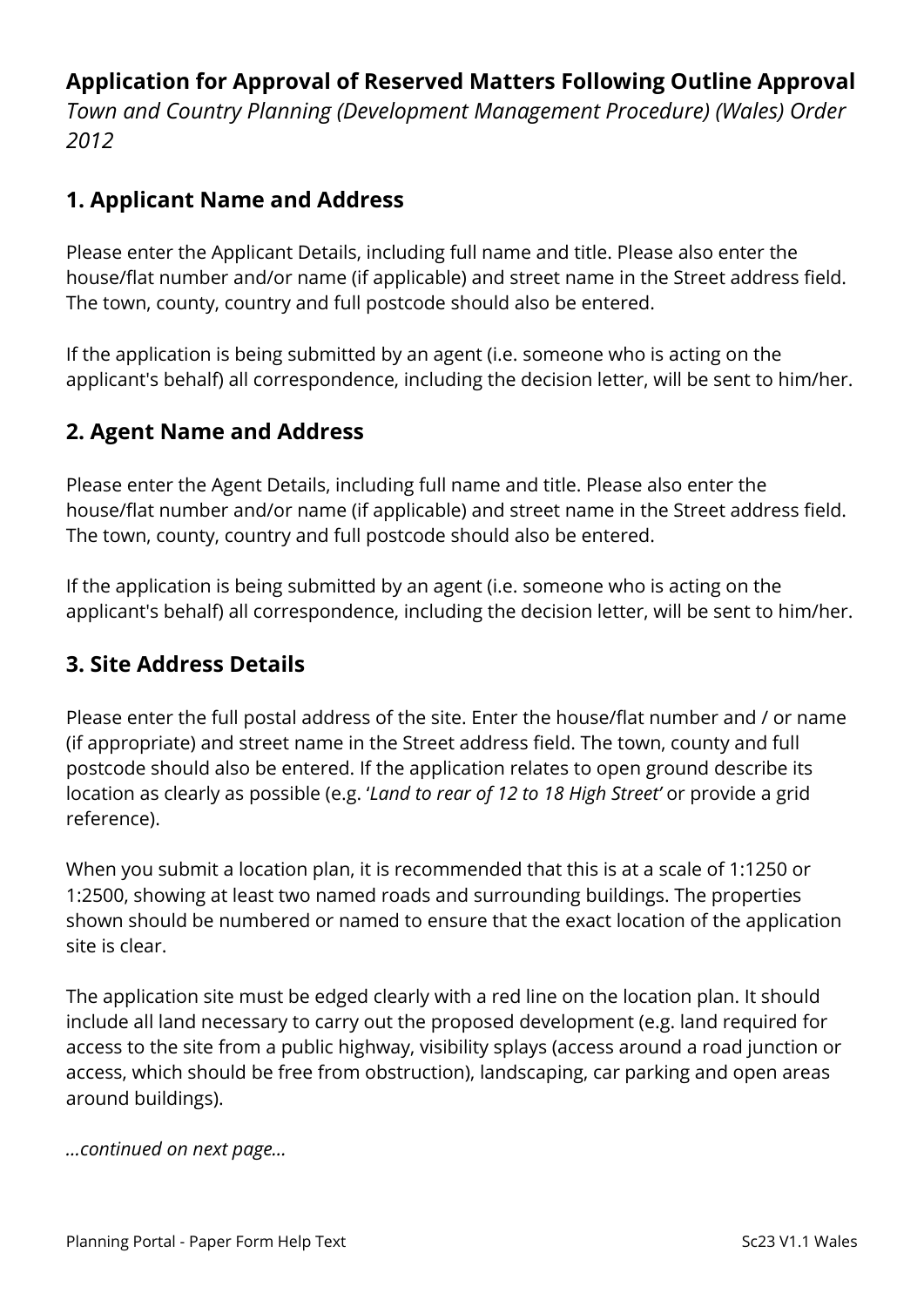A blue line must be drawn on the plan around any other land owned by the applicant, close to or adjoining the application site.

All plans must be to a metric scale and any figured dimensions given in metres and a scale bar should be included. Each plan should show the direction of North.

# **4. Pre-application Advice**

The local authority may be able to offer (possibly for a fee) pre-application discussions before a formal application is submitted in order to guide applicants through the process. This can minimise delays later in processing the application.

Pre-application discussions can also help you and the planning authority identify areas of concern about your proposed development so that you can give consideration to amending your proposal before the application is submitted. The advice and guidance given to you at the pre-application stage is given in good faith. However, it does not guarantee or supply a definitive undertaking as to whether your proposal is likely to be acceptable.

If you have received pre-application advice from the planning service please indicate the reference/date of any correspondence or discussion and the name of the officer. If you do not know these details then please state '*Unknown*'.

This will assist the Council in dealing with your application as quickly as possible.

### **5. Development Description**

Please describe the proposal accurately and concisely, and specify the reserved matter(s) (ie access, appearance, landscaping, layout and scale) for which you are seeking consent.

Example:

- provision of principal access off London Road and secondary access off cul-de-sac to rear of the site and other internal circulation roads
- provision of landscaping details including 3 metre boundary hedge and 2 metre close boarded fencing to sides and rear of site
- submission of layout and scale details comprising five-storey residential block to the rear of the site, three-storey office block fronting London Road and recycling facilities including bin store on the western boundary
- details of scale and appearance of the proposed three-storey dwelling including timber sash windows, slate roof and red stock bricks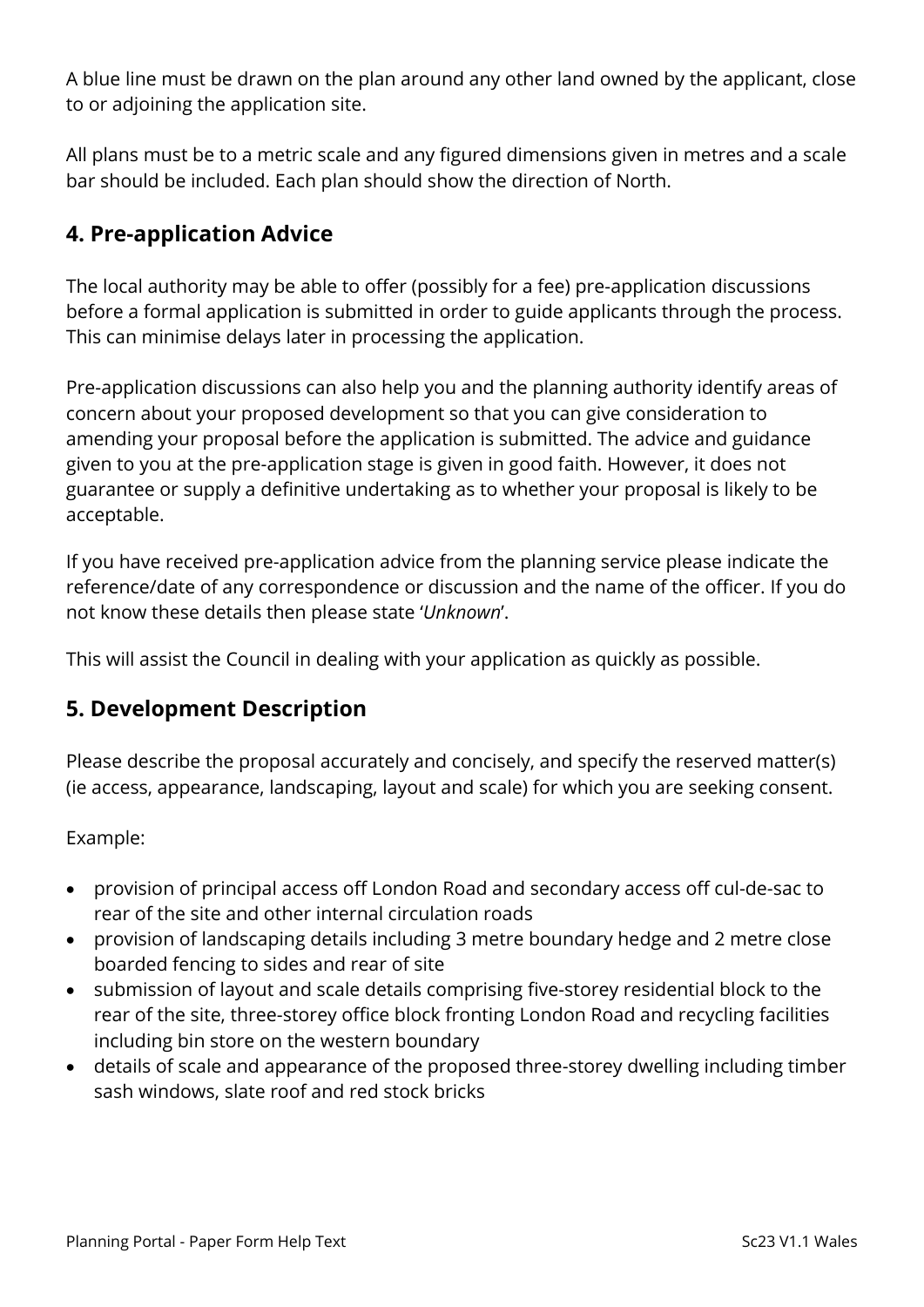# **6. Neighbour and Community Consultation**

The Council will consult your neighbours in most circumstances. It is often better to tell your neighbours prior to submitting the application rather than letting the Council's official letter of notification bring the application to their attention for the first time.

### **7. Authority Employee / Member**

You must declare whether the applicant or agent is a member of the council's staff, an elected member of the Council or related to a member of staff or elected member of the Council.

# **8. Supporting Information**

You should clearly make reference to drawings that formed part of the original decision and identify all plans submitted as part of this application. If applicable, an explanation or additional supplementary information highlighting changes and variations should also be provided in support of your submission.

In circumstances where the planning authority considers that variations substantially alter the original decision, your application may be considered to be invalid and the submission of a new application may be necessary.

#### **Layout**

Details should explain and justify the proposed layout in terms of the relationship between buildings and public and private spaces within and around the site. An indication of how factors important to accessibility of the site for users (such as travel distances and gradients, and the orientation of block and units in relation to any site topography to afford optimum accessibility) should also be given.

#### **Scale**

Details should explain and justify the scale of buildings proposed, including why particular heights have been settled upon, and how these relate to site surroundings and to the relevant skyline. The statement should also explain and justify the size of building parts, particularly entrances and facades, with regard to how they will relate to the human scale.

*..continued on next page…*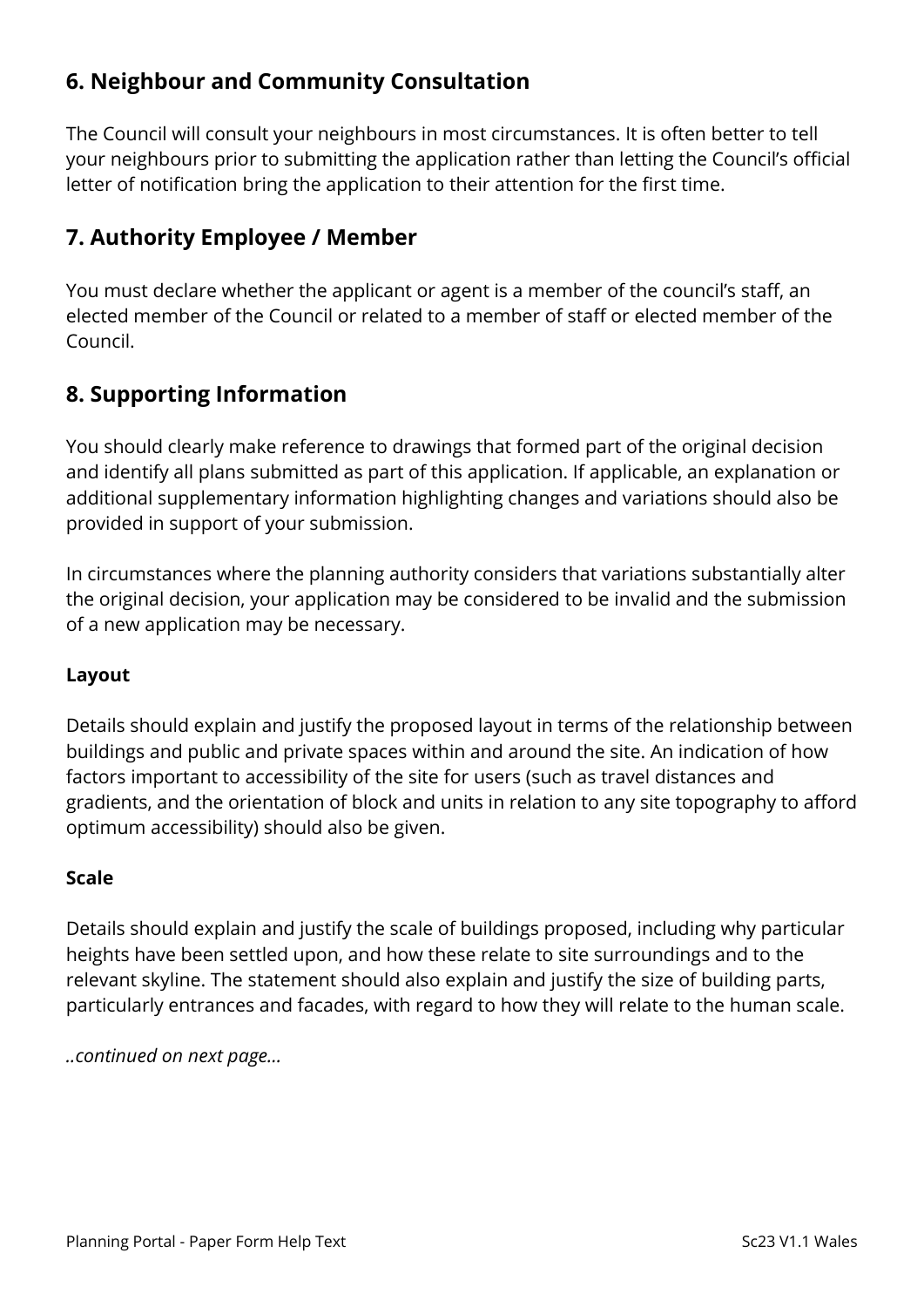#### **Appearance**

Details should explain and justify the appearance of the place or buildings proposed, including how this will relate to the appearance and character of the development's surroundings. It should explain how the decisions taken about appearance have considered accessibility. The choice of particular materials and textures will have a significant impact upon a development's accessibility. Judicious use of materials that contrast in tone and colour to define important features (such as entrances, circulation routes or seating, for example) will greatly enhance access for everyone. Similarly early consideration of the location and levels of lighting will be critical to the standard of accessibility ultimately achieved.

#### **Landscape**

Details should explain and justify the proposed landscaping scheme, explaining the purpose of landscaping private and public spaces on the site in terms of biodiversity, amenity, safety, appearance, accessibility and usability sustainability, and its relationship to the surrounding area.

#### **Access**

Access is an important design issue. You should explain and justify the principles behind the intended access and explain how these have informed the final access arrangements. This might include, for example, a brief explanation of your approach to access, with particular reference to the inclusion of disabled people, and a description of how the sources of advice on design and accessibility and technical issues will be, or have been followed. Where, in exceptional circumstances, a design does not follow established good practice guidance, sufficient details should be included to identify which parts of the proposal do not follow good practice, and to explain why such guidance has not been followed in this instance, as well as explaining why the applicants believe that, in this particular instance, the design proposed still offers a level and standard of accessibility that is equal to, or better than, that suggested in established guidance documents.

You may also wish to identify any constraints imposed by the site and any existing structures, and propose compensatory measures where full access proves to be impracticable or unreasonable. Drawings or other details could be useful here to assist the explanation; demonstrate how prospective users will be able to access the existing transport network, and the reasons on which the main points of access to the site and the layout of access routes have been chosen. Issues relating to emergency access should also be addressed and include:

- access for the emergency services even where vehicular access is not provided
- circulation routes around the site in the event of emergency evacuation, and
- egress from buildings in the event of emergency evacuation